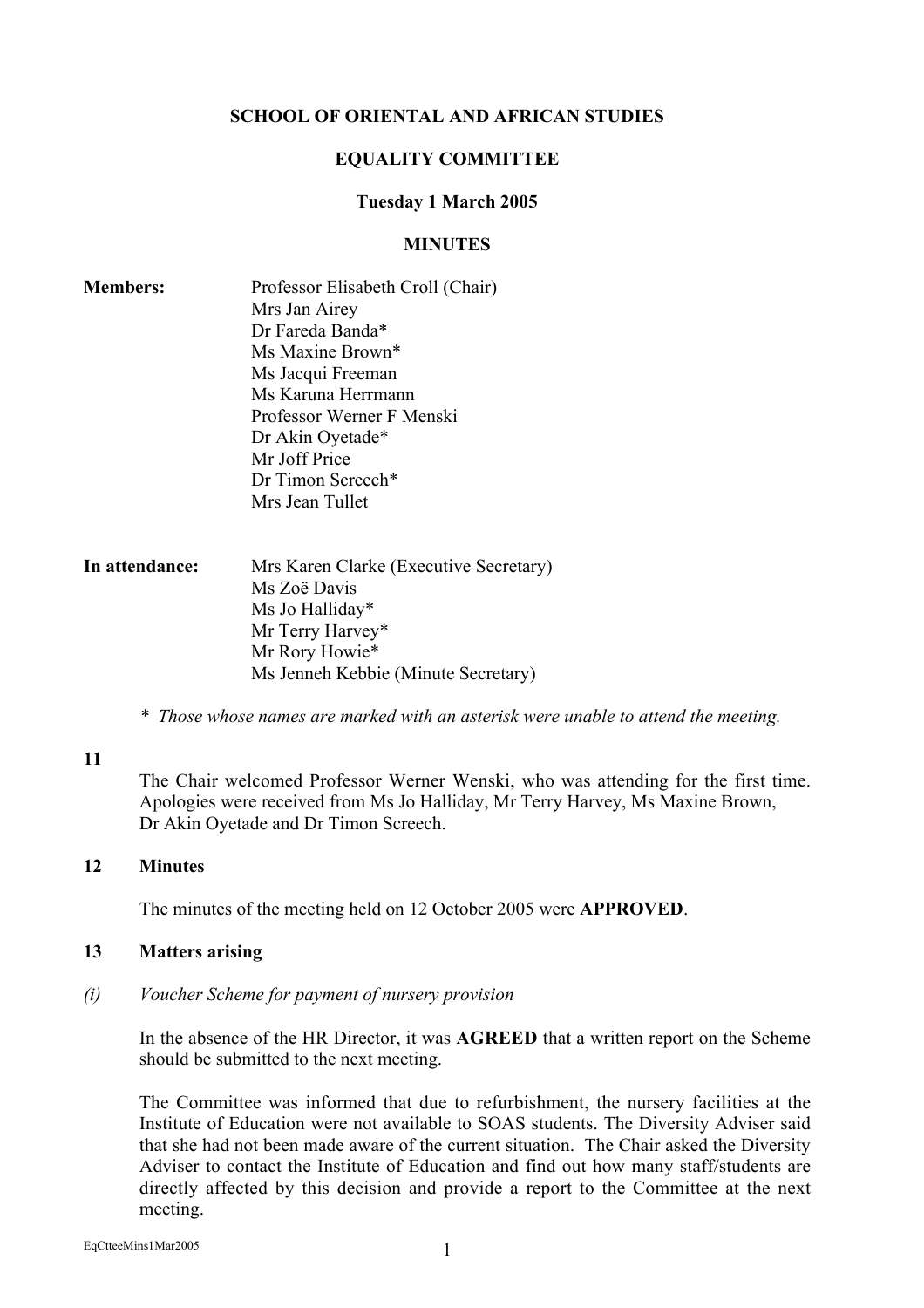## *(ii) Mechanisms for Consultation*

The Diversity Adviser said that she had contacted Students' Union (SU) and Trades Union (TU) representatives to find out methods used to consult with members. Replies from TU representatives indicated a similar approach to consultation: emails were circulated to the membership and issues were discussed at meetings of the executive. The SU representatives informed the Committee that once a term they informed members of the Students' Union Executive of equality issues and members were encouraged to raise any concerns they might have. The SU representatives also said that their email addresses had been published on the Students' Union website and on notice boards around the School.

## *(iii) Equal Opportunity staff survey*

The Diversity Adviser said that, following the circulation of the survey to committee members on 9 November 2004, it had been returned to the designers for further development. An updated version of the survey will be circulated to members once it becomes available. The Diversity Adviser said that the survey aimed at Disability had yet to be explored.

The Diversity Adviser also informed the Committee that the Purchasing Manager, Rob Godfrey, had started giving contractors the School's Equality and Diversity policy. She explained that this was a requirement under the Race Relations (Amendment) Act 2000 and that Rob Godfrey had done a good job in ensuring that the School complies with the Law in relation to procurement practices. The Chair asked the Diversity Adviser to convey the Committee's thanks to Mr Godfrey, for the work he had done in this area.

# *(iv) Clarification of a person's disability*

The Student Disability Adviser, Zoë Davis, explained the procedure for clarifying whether a student had a disability. She said that a medical certificate from a doctor would be required to provide proof of a person's disability as the Examinations Office would be reluctant to provide assistance without it. The Chair said that it was important for staff to be aware of the procedure and of that fact that help on disability issues is available from specialist bodies outside the School.

#### *(v) Impact Assessment*

The Diversity Adviser said that she was unable to give an update on the Impact Assessment exercise as the report had not yet been received. She was, however, concerned about the low student response rate to the invitation to take part in interviews. Jacqui Freeman queried the degree to which the names of those who participated remained confidential. The Diversity Adviser assured the Committee that she was the only person involved in arranging the interviews. No one else was involved in the process therefore the names of the interviewees were known only to herself and the consultant carrying out the interviews.

The Committee discussed how the report would be disseminated once it had been received. The Chair pointed out that is was important to respond to the report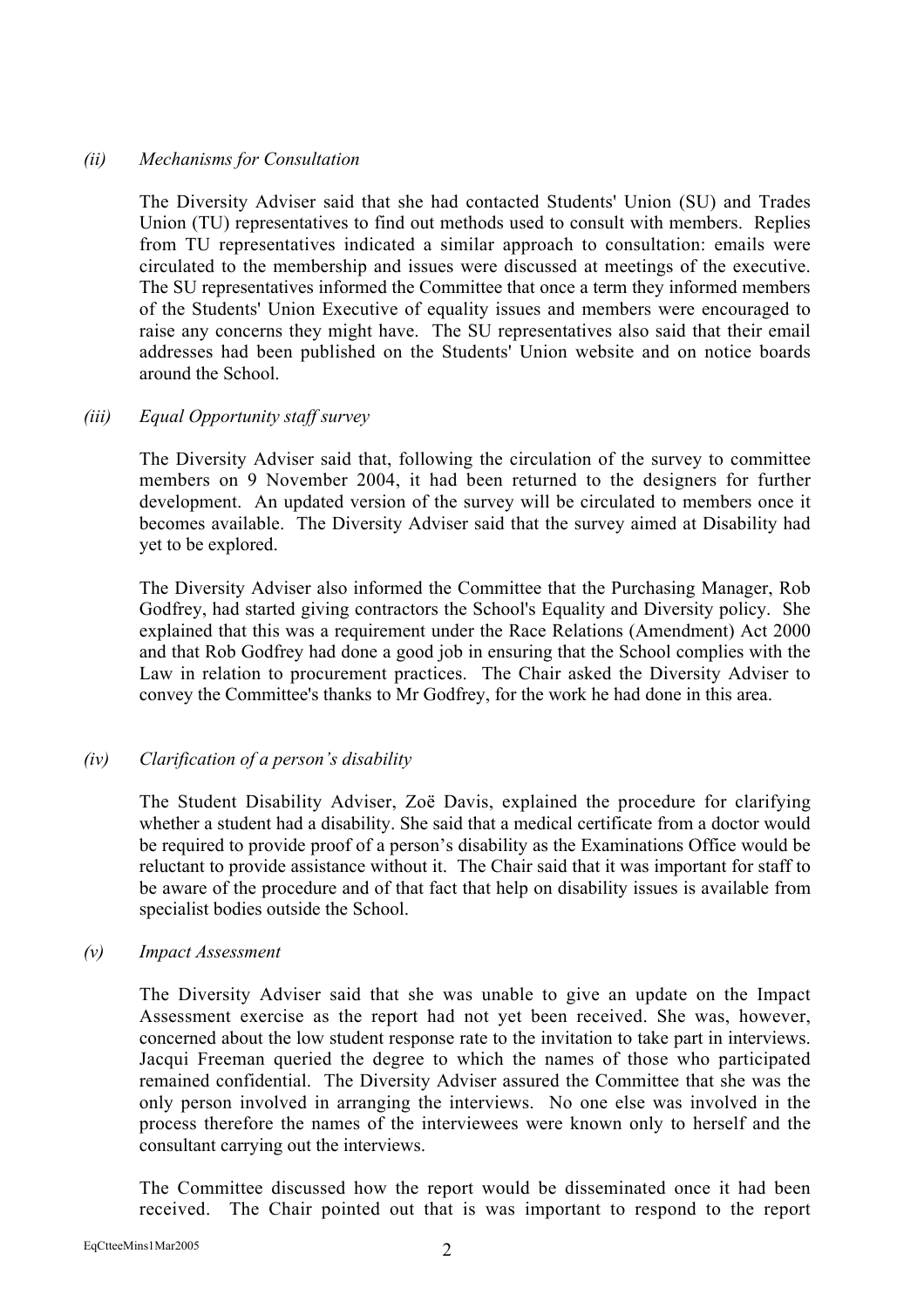constructively and that this could be achieved by stating ways in which the issues raised would be addressed. The Chair said that the Diversity Adviser would give a presentation on the outcomes of the report to the Executive Body and that a summary of the report would be circulated to Equality Committee. It was AGREED that the Diversity Adviser would give a report to the Committee on the results of the Impact Assessment exercise at the next meeting.

# *(vi) Draft Policies, Draft Harassment Policy*

The Diversity Adviser informed members that, due to Jo Halliday's absence because of illness, they had not discussed how decisions were made in complaints of harassment. It was AGREED that this item would be put on the agenda of the next meeting.

# *(vii) Attendees for Equality and Diversity Training*

The Committee received a report from the Diversity Adviser on attendees for Equality and Diversity Training from September 2004 to November 2004. The Diversity Adviser stated that the profile of the staff on the training had been assumed by the Staff Development Interim Manager, Antonella De Luca O'Neil. It was suggested by members that it would be useful to know the number of people within each department in order to accurately analyse them.

The Chair said that the report appeared to show that administrative staff had been more willing to participate in the training than academic staff. She said that Deans should be asked to encourage Academic Heads of Departments and personal tutors to participate in the training being offered. The Chair said that she hoped the numbers of Academic staff attending future Equality and Diversity training courses would improve.

The Diversity Adviser said that the attendance at the Students' Union briefing session on equality had been poor. The Students' Union representatives pointed out that it would be better to have a session with the Students' Union Executive and they were asked to raise this issue at future Executive meetings. The Chair also asked the Diversity Adviser to pursue this.

# 14 Draft Disability Policy

The Committee received the Draft Disability Policy. Since the last meeting changes had been made to take account of comments from Staffing Committee, Faculty Learning & Teaching Committee and Learning & Teaching Policy Committee. The Academic Registrar, Terry Harvey had also emailed comments for consideration by the Committee.

The Chair suggested that the wording on some points needed greater clarification. It was AGREED that the Diversity Adviser and the Student Disability Adviser would make the following amendments to the policy.

# (i) Section 5*, Code of Practice Relating to Students*

*(a) Admissions,* point (v) should be amended to read 'invite applicants to declare their disability at the time of application and to discuss their needs with the Student Disability Adviser'.

*(b) Curriculum and Assessment,* point (iv) should be amended to read 'seek to provide at least a minimum of support in accessing the curriculum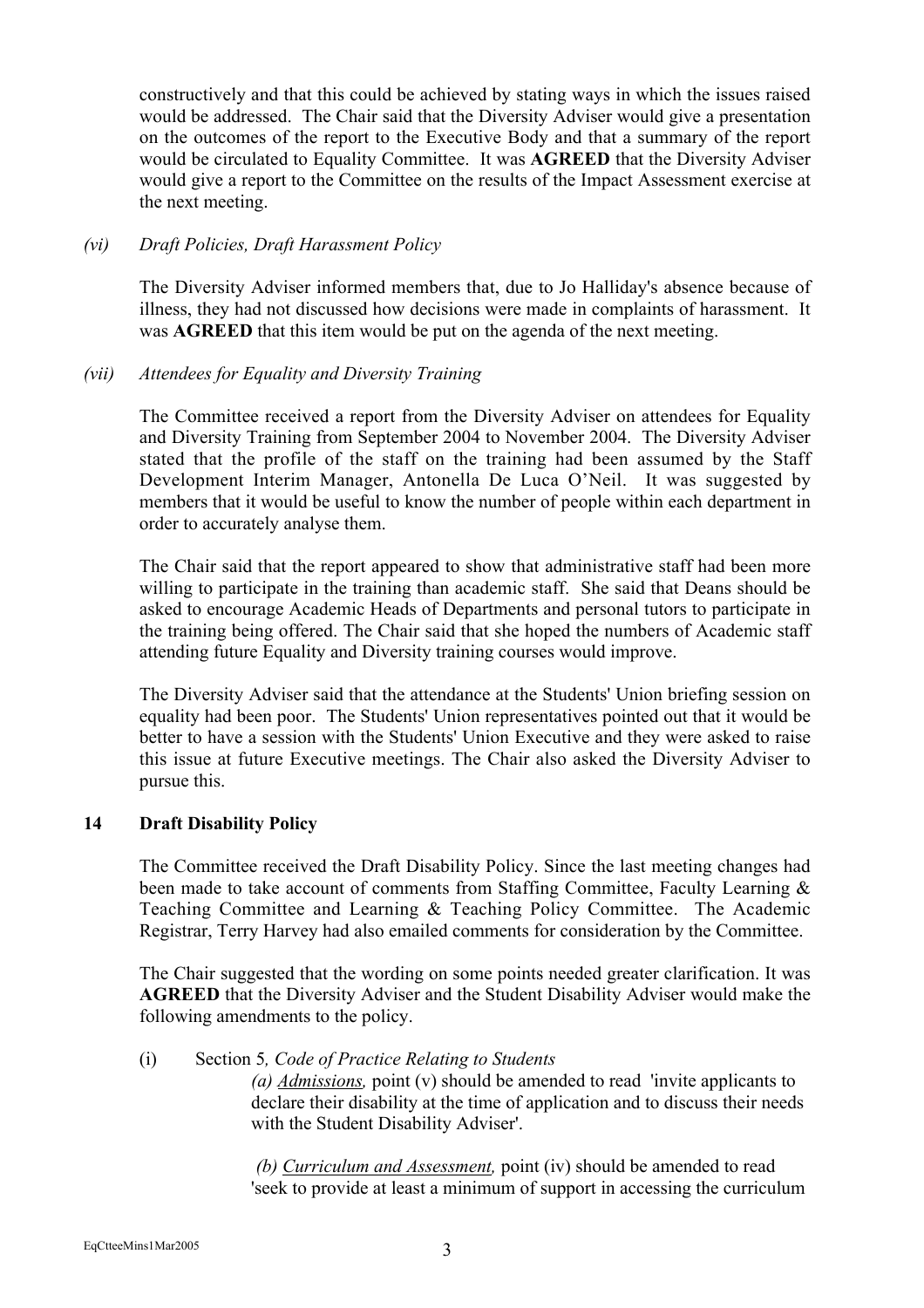to home disabled students who have applied for, but are not yet in receipt of, funding for disability support'.

*(b) Curriculum and Assessment,* at point (v) the word 'access' should be replaced with 'complete'.

The Student Disability Adviser stated that the resource implications could be substantial and that she did not have the means to make this assessment for a student. She also questioned whether it would be practical to offer this. The Chair replied that it was essential to make it clear to students what was available and that it was a matter of managing students' expectations. She also said that the possibility of acquiring funds from external sources to support disabled students should be investigated.

The issue of reasonable adjustment was raised, as the law was unclear on this issue in relation to students' year abroad and made no provision for international students. The Chair said that it would be helpful if students were encouraged to declare their disability at the earliest opportunity in order to assess their needs.

*(d) International applicant/students,* at points (i) and (ii) all references to the word 'students' should be replaced with 'applicants'.

 (ii) Section 6*, Code of Practice on Employment (a) The Disability Discrimination Act (1995),* point (i) should be amended to reflect equal access to jobs as follows: 'seek to give equal access to employment opportunities for people with disabilities'.

# (iii) Section 7, *Members of the Public* The final sentence should be amended to read 'Visitors to the library are to be referred to the Library Disability Policy'.

- (iv) *Appendix 4, Number of Disabled students at SOAS* The academic session 2003/04 to be inserted after 'SOAS'.
- (v) In the *Draft Advice on the delivery of teaching to students with disabilities* At the eleventh bullet point, the word 'prioritising' should be replaced with 'accommodating'.

The Chair said that communicating the policy would be important and therefore the document should be accessible to all staff. The Chair suggested that the Student Disability Adviser and Diversity Adviser consider writing an executive summary aimed specifically at academic staff and one aimed at other members of staff referring them to the policy. It was AGREED that the Diversity Adviser would email all academic staff with regard to the policy.

It was AGREED that the policy would be modified in line with the above comments and sent to Executive Board for approval and then to Governing Body. The committee thanked the Student Disability Adviser and Diversity Adviser for their work on the policy.